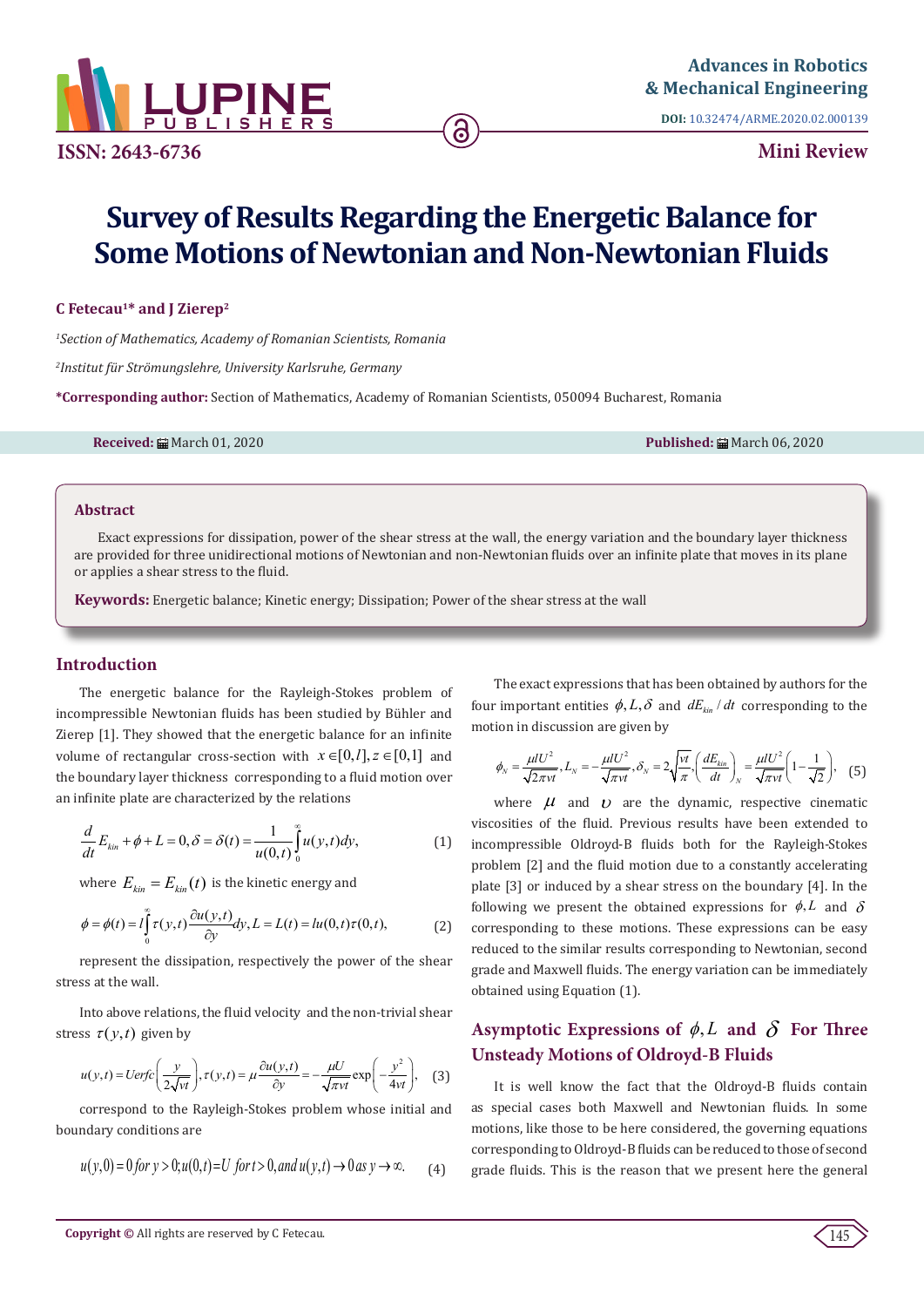expressions of  $\phi$ , *L* and  $\delta$  corresponding to three unidirectional motions with technical relevance of incompressible Oldroyd-B fluids only.

#### **Rayleigh stokes problem**

The initial and boundary conditions corresponding to this problem are

$$
u(y,0) = \partial_t u(y,0) = 0 \text{ for } y > 0; \ u(0,t) = U \text{ for } t > 0, \text{ and } u(y,t) \to 0 \text{ as } y \to \infty,
$$
 (6)

and the three entities  $\phi_{01} L_{01}$  and  $\delta_{01}$  corresponding to this motion of Oldroyd-B fluids are [2]

$$
\phi_{01} = \phi_N \{1 - \frac{3 \alpha}{8 \nu t} + \frac{3 \lambda}{8 t} + o(\beta^2) \}, L_{01} = L_N \{1 - \frac{1 \alpha}{4 \nu t} + \frac{1 \lambda}{4 t} + o(\beta^2) \}
$$
\n
$$
\delta_{01} = \delta_N \{1 + \frac{1 \alpha}{4 \nu t} - \frac{1 \lambda}{4 t} + o(\beta^2) \} \text{ for } \frac{\alpha}{\nu t} < 1 \text{ and } \frac{\lambda}{t} < 1,\qquad(7)
$$

where  $\beta = \max{\{\alpha / (vt), \lambda / t\}}$ . Into above relations  $\lambda$  is the relaxation time corresponding to Maxwell fluids and  $\alpha = v \lambda$  is the first characteristic module of the second grade fluids  $( \lambda_r)$  being the retardation time corresponding to Oldroyd-B fluids). Taking  $\alpha = 0$  or  $\lambda = 0$  in Equations (7), the corresponding expressions for second grade, respectively Maxwell fluids are obtained. Making  $\alpha = 0$  in Equations (7), for instance, the known results from [5], Equations (27), (28) and (30) are recovered. If both  $\alpha$  and  $\lambda$  are zero the Newtonian results from Equations (5) are obtained.

#### **Motion Due to A Constantly Accelerating Plate**

The solutions corresponding to this motion have been obtained under the conditions

$$
u(y,0) = \partial_t u(y,0) = 0 \text{ for } y > 0; \ u(o,t) = At \text{ for } t > 0, \text{ and } u(y,t) \to 0 \text{ as } y \to \infty \text{ (8)}
$$

and the adequate expressions for the three entities are [3], Equations (30), (33) and (35)

$$
\phi_{02} = \phi_{N2} \{1 + \frac{3(2-\sqrt{2})}{8} \frac{\alpha}{\nu t} - \frac{3(2-\sqrt{2})}{8} \frac{\lambda}{t} + o(\beta^2) \}, L_{02} = L_{N2} \{1 + \frac{1}{4} \frac{\alpha}{\nu t} - \frac{1}{4} \frac{\lambda}{t} + o(\beta^2) \},\
$$

$$
\delta_{02} = \delta_{N2} \{1 + \frac{3 \alpha}{4 \nu t} - \frac{3 \lambda}{4 t} + o(\beta^2)\}; \frac{\alpha}{\nu t} < 1, \frac{\lambda}{t} < 1. \tag{9}
$$

Into above relations the entities corresponding to Newtonian fluids are given by [3, Equation (24)]

$$
\phi_{N2} = \frac{8(\sqrt{2}-1)}{3} \rho I A^2 t \sqrt{\frac{vt}{\pi}}, L_{N2} = -2 \rho I A^2 t \sqrt{\frac{vt}{\pi}} \text{ and } \delta_{N2} = \frac{4}{3} \sqrt{\frac{vt}{\pi}}, \quad (10)
$$

where  $\rho = \mu / v$  is the fluid viscosity. Making  $\lambda = 0$  in Equations (9), for example, we recover the results corresponding to second grade fluids [6], Equations (22) and (23).

# **Motion Due to A Constant or Time-Dependent Shear Stress on The Boundary**

The initial and boundary conditions corresponding to this motion are

 $u(y, 0) = \partial_x u(y, 0)$  for  $y > 0$ ;  $(1 + \lambda \partial_x) \tau(y, t) = S$  at  $y = 0$ , and  $u(y, t) \to 0$  if  $y \to \infty$ , (11)

and the adequate expressions of the respective entities are

$$
\phi_{03} = \phi_{N3} \{1 - \frac{1 + \sqrt{2}}{8} \frac{\alpha}{\nu t} - \frac{3 - \sqrt{2}}{8} \frac{\lambda}{t} + 0(\beta^2) \}, L_{03} = L_{N3} \{1 - \frac{1}{4} \frac{\alpha}{\nu t} - \frac{1}{4} \frac{\lambda}{t} + 0(\beta^2) \},
$$

$$
\delta_{03} = \delta_{N3} \{ 1 + \frac{1}{4} \frac{\alpha}{\nu t} - \frac{3}{4} \frac{\lambda}{t} + 0(\beta^2) \}; \frac{\alpha}{\nu t} < 1, \frac{\lambda}{t} < 1,\tag{12}
$$

where the Newtonian expressions of  $\phi$ , *L* and  $\delta$  are given by

$$
\phi_{N3} = 2(2-\sqrt{2})\frac{IS^2}{\mu}\sqrt{\frac{vt}{\pi}}, L_{N3} = -\frac{2IS^2}{\mu}\sqrt{\frac{vt}{\pi}} \text{ and } \delta_{N3} = \frac{\pi}{2}\sqrt{\frac{vt}{\pi}} \tag{13}
$$

Taking  $\lambda = 0$  in Equation (11)<sub>2</sub>, it results that  $\tau(0,t) = S$  and the adequate expressions for second grade fluids, as well as those for Newtonian fluids given by Equations (13), correspond to a motion induced by a constant shear stress on the boundary. In this case, the values of  $\phi$  and  $I$ , are smaller while the boundary layer thickness is greater for second grade fluids as compared to Newtonian fluids. Taking  $\lambda = 0$  in Equations (12), we recover the results obtained in [7], Equations (37) and (41).

#### **Conclusions**

In this short review we provided asymptotic expressions for two characteristic entities of the energy balance and the boundary layer thickness for three motions with engineering applications of Oldroyd-B fluids. In each case, the change of the kinetic energy can be obtained using Equation (1). The exact expressions of these entities, as well as those of the adequate velocity and shear stress fields, are complicated enough to be here included. However, as it results from [2], the profiles of the exact solutions corresponding to velocity and shear stress fields of the Rayleigh-Stokes problem are well enough approximated by those of their asymptotical expressions. It is worth pointing out the fact that the asymptotic expressions that have been obtained for  $\phi$ , L and  $\delta$  corresponding to motions of Oldroyd-B fluids can be easy particularized to give the similar results for Newtonian, second grade and Maxwell fluids. Furthermore, a comparison between models can be easy realized. Of special interest is the power of the wall shear stress. This entity describes the energy input that is necessary to keep the medium running and a decisive question is whether it is larger or smaller than in the Newtonian case. Of course, a detailed discussion can be made for each motion but an important remark refers to the boundary layer thickness. It does not depend on the plate velocity or of the shear stress on the boundary and is largest in the case of second grade fluids.

#### **References**

- 1. [Bühler K, Zierep J \(2005\) Energetische betrachtungen zum Rayleigh-](https://onlinelibrary.wiley.com/doi/pdf/10.1002/pamm.200510246)[Stokes problem. Proc Appl Math Mech 5: 539-540](https://onlinelibrary.wiley.com/doi/pdf/10.1002/pamm.200510246).
- 2. Fetecau C, Hayat T, Zierep J, Sajid M (2011) Energetic balance for the Rayleigh-Stokes problem of an Oldroyd-B fluid. Nonlinear Anal. Real World Appl 12: 1-13.